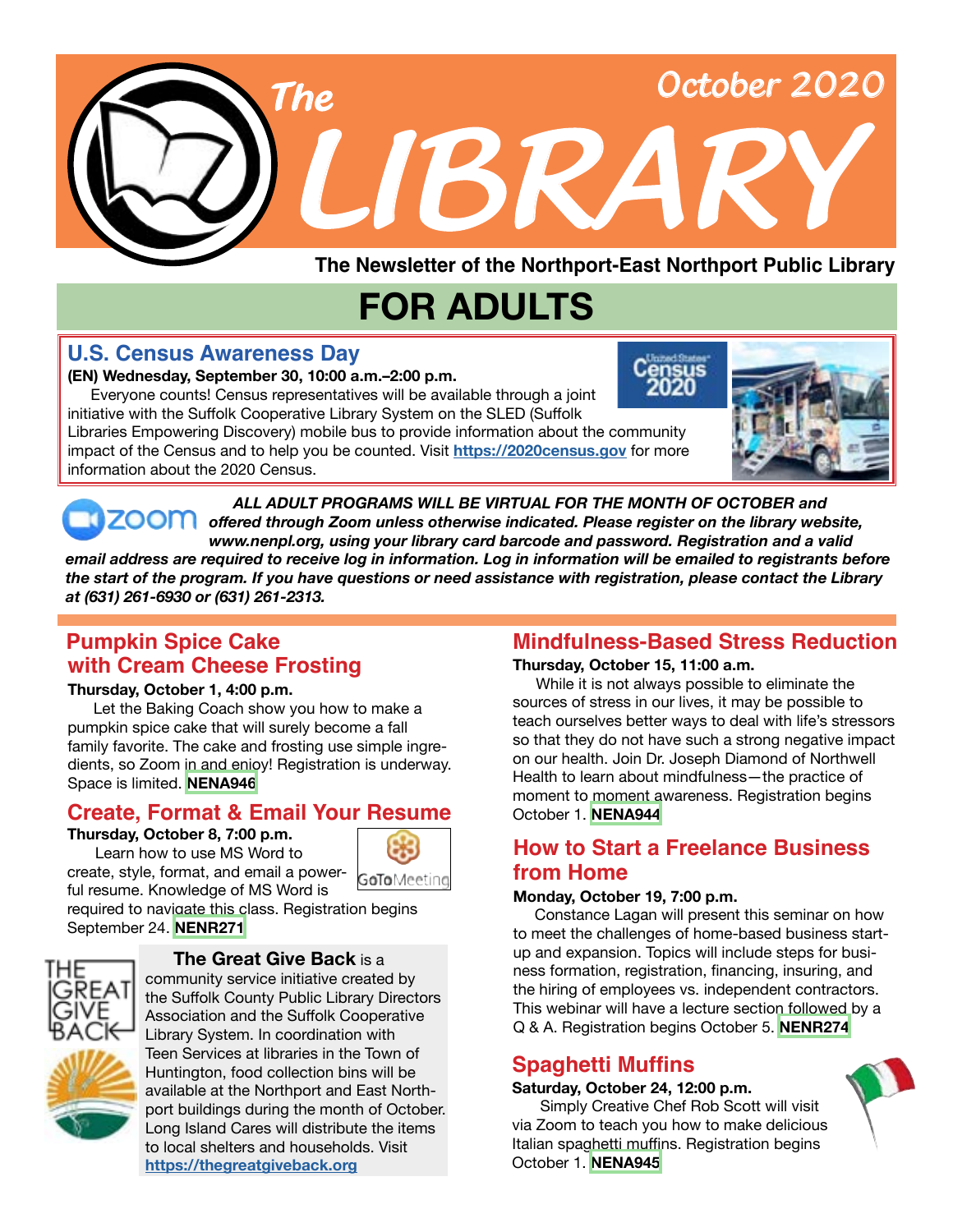## **FOR ADULTS**

## **Meet the Presidents: A Look at the American Presidency**

#### **Tuesday, October 27, 7:00 p.m.**

A docent from the New-York Historical Society, together with objects and images from the exhibition *Meet the Presidents*, will explore the evolution of the presidency and executive branch and how presidents have interpreted and fulfilled their leadership roles. Highlights include the actual bible used during George Washington's inauguration in 1789, and a student scrapbook from 1962 chronicling John F. Kennedy's leadership during the Cuban Missile Crisis. Registration begins October 6. **[NENA948](https://search.livebrary.com/record=g1101362~S43)**

### **Chair Dance—Fitness**

**Tuesdays, November 3, 10, 17, 24, 10:00 a.m.**

 This fun, spirited class is designed for anyone— 18 years and older—who wants to dance and exercise from the safety of a chair. You will move to exciting rhythms and World Music and get a full body workout. Have a water bottle on hand and get ready to boogie! *Note: Participant accepts any potential injury associated with this class by proceeding through the Zoom link or entering using Meeting ID. As with all exercise programs, please check with your healthcare provider before registering.* Registration begins October 13. **[NENA949](https://search.livebrary.com/record=g1101363~S43)**

## **Online Job Search**

#### **Monday, November 9, 7:00 p.m.**

 Former personnel and recruiting managers Stephanie Ragolia and Libby Yoskowitz will teach you how to build a resume and write a cover letter for your online job search. This presentation is ideal for recent college graduates as well as mid-level and more seasoned professionals who are planning a career move. Registration begins October 26. **[NENR275](https://search.livebrary.com/record=g1101309~S43)**



#### **Attention Job Seekers, Employers, Students & Educators!**

As part of the Suffolk County NY Forward strategy, the Virtual Career & Talent Portal is your One-Stop Employment Shop offering job search and talent recruitment to power local businesses with local talent. Visit: **<https://scnyforward.info/>**



 AARP's in-person Smart Driver courses are on hold for now. The class is available to complete online. Register at:

**[www.aarpdriversafety.org](https://www.aarpdriversafety.org/)** Use the promo code: DRIVINGSKILLS for a discount!

## Language Learning & Literacy

### **Pronunciation Practice!**

#### **Mondays, October 5, 19, 26, 5:00 p.m.**

 Develop your English pronunciation skills with a certified Speech Language Pathologist and Accent Modification Trainer. You will learn how to use Standard American English sounds and strategies that will help you to get your point across. Come practice with members of your community so that communication becomes smooth and easy. Registration is underway. **[NENR268](https://search.livebrary.com/record=g1100864~S43)**

## **Dynamic English**

#### **Thursdays, October 1, 8, 15, 22, 29, 7:00 p.m.**

Develop your English vocabulary, grammar, reading, and pronunciation with this friendly English conversation group. Registration is underway. **[NENR266](https://search.livebrary.com/record=g1100908~S43)**

## **Let's Learn English**

#### **Fridays, October 2, 9, 16, 23, 30, 2:00 p.m.**

In this fun, interactive beginners' program you will learn Basic English vocabulary, pronunciation, conversation, and reading and writing skills in collaboration with Literacy Suffolk. New students can apply through Literacy Suffolk and be matched with a personal tutor to help you on your English language journey. Registration is underway. Call 631-261-2313 ext 210 to register.

# Rosetta<br>Stone

 Learn a new language! Rosetta Stone contains interactive language learning courses for 30 different languages.

Lesson modules cover pronunciation, vocabulary, grammar, reading, and writing. To access Rosetta Stone, visit the library website: **[www.nenpl.org](http://www.nenpl.org)** and click on "Online Research."

## **Medicare Counseling (by phone)**

#### **Wednesday, October 14 [NENA950](https://search.livebrary.com/record=g1101370~S43) Tuesday, October 20 [NENA951](https://search.livebrary.com/record=g1101371~S43) 10:00, 10:30, 11:00, or 11:30 a.m.**

 A volunteer from the Health Insurance Information Counseling Assistance Program (HIICAP) will answer your questions about Medicare and supplementary insurance in a one-on-one phone consultation. Registration begins October 1.

- 2 -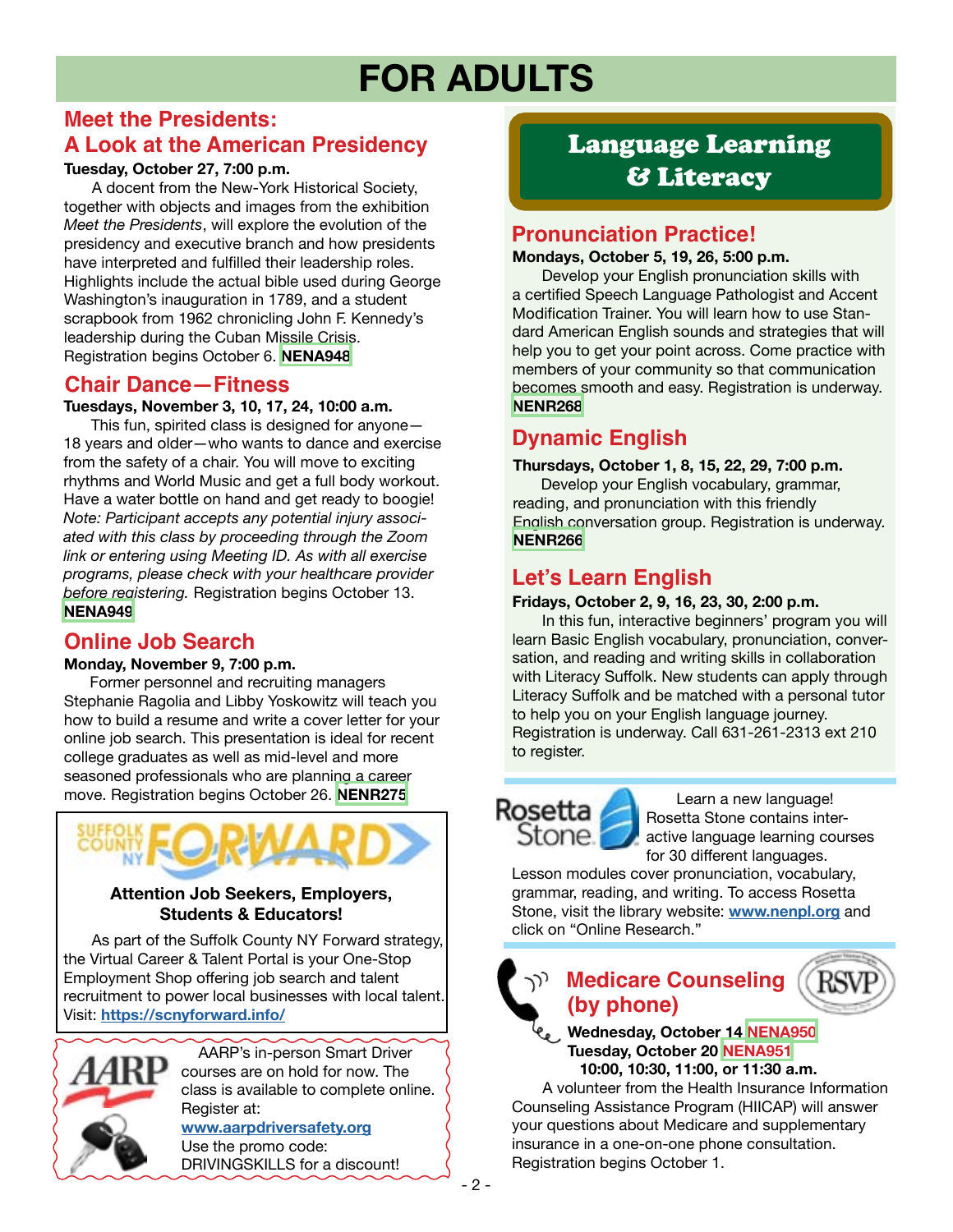## **FOR ADULTS**

## *Book Groups*

## **Page Turners: Book Discussion**



### **Thursday, October 8, 2:00 p.m.**

 Join Page Turners leader Donna Diamond to discuss *The Book Woman of Troublesome Creek* by Kim Michele Richardson. Limited print copies of the book will be available for pickup at the Northport building Circulation Desk, or you may reserve a copy of the ebook or audiobook on the library Downloads page: **[www.nenpl.org/downloads/index.php](http://www.nenpl.org/downloads/index.php)**. Registration begins October 1. **[NENA952](https://search.livebrary.com/record=g1101368~S43)**

#### **Novel Ideas: Book Discussion Monday, October 26, 7:00 p.m.**



**THE** 

 Join Librarian Candace Reeder to discuss *Dominicana* by Angie Cruz. Print copies of the book will be available for pickup at the Northport building Circulation Desk, or you may reserve a copy of the ebook or audiobook on the library Downloads page: **[www.nenpl.org/downloads/index.php](http://www.nenpl.org/downloads/index.php)**. Registration begins October 1. **[NENA953](https://search.livebrary.com/record=g1101369~S43)**

## **Short Story Central**

#### **Tuesday, November 3, 7:00 p.m.**

 We will be discussing selections from *The High Places* by Fiona McFarlane. Stories will be available for pick up at the Northport building Circulation Desk beginning October 1. Registration begins October 1. **[NENR272](https://search.livebrary.com/record=g1101010~S43)**

## HEY, LOCAL BOOK GROUPS!



**A16W ARLAN** 

> **Let the Library obtain multiple copies of your next read for the members of your book group. Call the Northport building Reference Desk at 631-261-6930 for further details.**



**NEED WI-FI??** Check out a Wi-Fi Hotspot for 14 days with your library card. To reserve a Hotspot:

- Visit the library website at **[www.nenpl.org](http://www.nenpl.org)**
- Type "nenpl hotspot" into the Simple Search bar
- Use your library card barcode and password to place a hold on a hotspot
- You will receive a call from the Library when your hotspot is ready to be picked up

 Congratulations to the winner of the Adult Summer Reading Club! The grand prize was a Kindle Fire. The three most popular titles were:



## **Computer Classes**

**via B** GoToMeeting

## **Introduction to the iPad and iPhone**

#### **Wednesday, October 7, 7:00 p.m.**

 Learn all about your device's hardware, settings, and operating system. See how to access the Internet and email, use basic apps, and more. Registration is underway. **[NENC364](https://search.livebrary.com/record=g1082863~S43)**

## **Introduction to Microsoft Excel** *(part 1 of a 3-part series)*

#### **Thursday, October 8, 7:00 p.m.**

 Learn the basics of this popular spreadsheet program including creating, editing, and formatting worksheets, and formulas. Basic Windows computer knowledge required. Registration is underway. **[NENC365](https://search.livebrary.com/record=g1017266~S43)**

## **Intermediate Microsoft Excel** *(part 2 of a 3-part series)*

#### **Thursday, October 15, 7:00 p.m.**

 Learn more about Excel including functions, ranges, macros, and charting. Introduction to Microsoft Excel or equivalent experience required. Registration is underway. **[NENC367](https://search.livebrary.com/record=g1000954~S43)**

## **Advanced Microsoft Excel** *(part 3 of a 3-part series)*

#### **Thursday, October 22, 7:00 p.m.**

 Learn about advanced Excel features including vLookup, data validation, and subtotals. Intermediate Microsoft Excel or equivalent experience required. Registration is underway. **[NENC370](https://search.livebrary.com/record=g1083595~S43)**

## **How to Buy Technology**

#### **Wednesday, November 4, 7:00 p.m.**

 Laptops, iPads, smartphones, smart watches, printers, tablets—which ones should you buy? Learn about the considerations before buying, components of an informed purchase, finding product evaluations, and shopping online for bargains. Registration is underway. **[NENC372](https://search.livebrary.com/record=g1101328~S43)**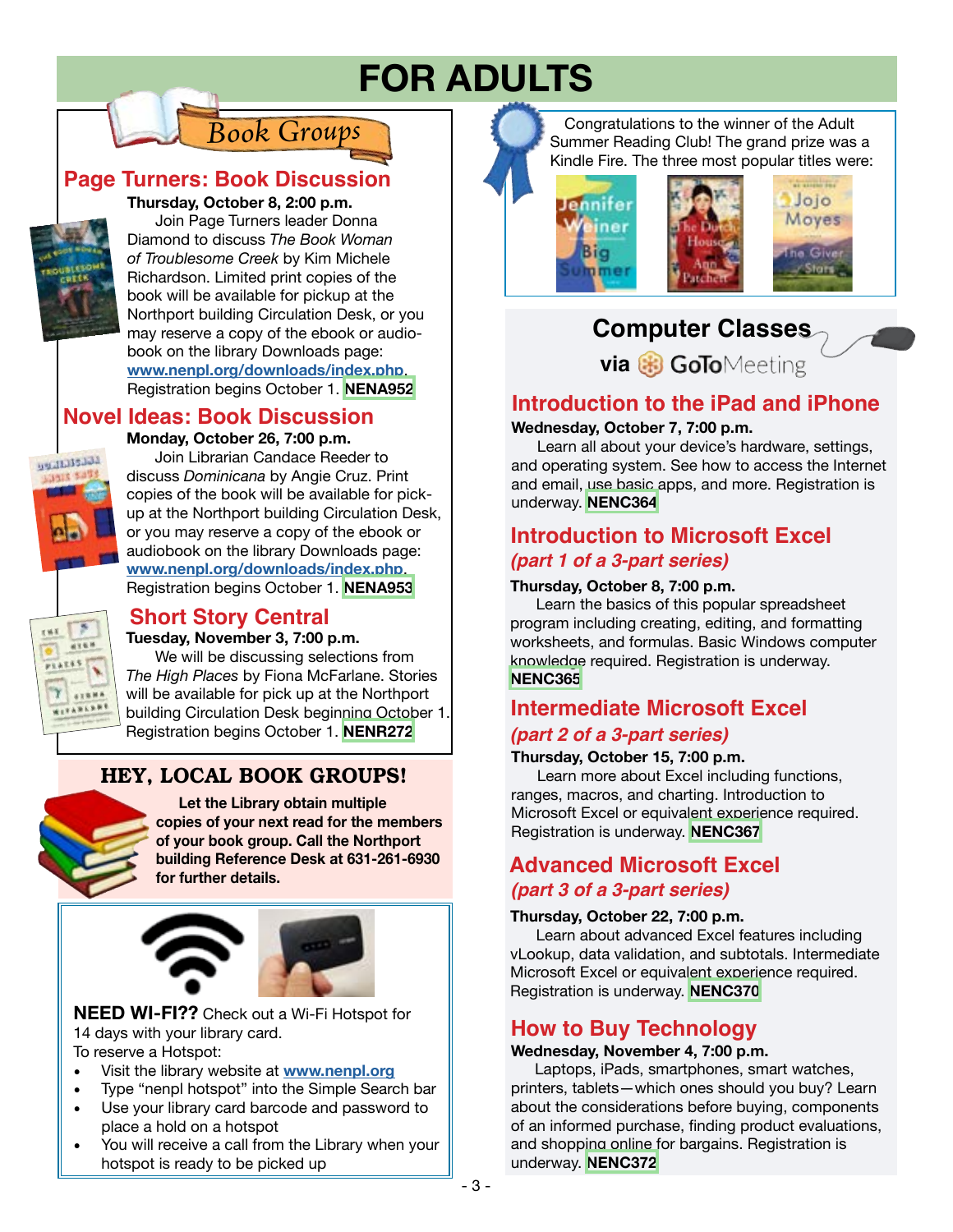## **FOR TEENS**

*ALL TEEN PROGRAMS WILL BE VIRTUAL FOR THE MONTH OF OCTOBER and offered through Zoom unless otherwise indicated. Please register on the library website, www.nenpl.org, using your library card barcode and password. Registration and a valid email address are required to receive log in information. Log in information will be emailed to registrants before the start of the program. If you have questions or need assistance with registration, please contact the Library at (631) 261-6930 or (631) 261-2313.*

## **Cookie Dough Delight**

#### **Wednesday, October 7, 4:00–5:00 p.m.**

 Make cookie dough that is to be enjoyed as a sweet rather than a cookie. Transform your dough to make candy and/or an awesome frozen topping for ice cream. Registrants will receive a supply list. Registration is underway. **[NENY748](https://search.livebrary.com/record=g1100722~S43)**

**Registration for the following Teen Programs begins October 1.**

## **Spooky Tea Light Workshop**



**Wednesday, October 14, 7:00–8:30 p.m.** Teens can pick up the materials to create a spooky "candle" using a mason jar, vinyl, and a battery tea light, then join artist Chris Vivas on Zoom to learn how to create this craft. **[NENY754](https://search.livebrary.com/record=g1101329~S43)**

## **Teen Writers Group**

*Open to students in grades 8–12* **Friday, October 23, 7:00–8:30 p.m.** 



 Do you love to write? Join fellow writers to discuss your ideas and get feedback on your work. New members are always welcome. **[NENY755](https://search.livebrary.com/record=g1101330~S43)**

## **Creepy Creatures**

#### **Tuesday, October 27, 7:00–8:30 p.m.**

Join local artist David O. Miller for an evening filled with creepy creatures. You will learn basic cartooning techniques as well as how to make your drawings look three-dimensional. **[NENY756](https://search.livebrary.com/record=g1101382~S43)**

## **Socrates Café**

#### *Open to students in grades 7–12* **Wednesday, October 28, 7:00–8:00 p.m.**

 Our philosophy club is a great opportunity to delve into life's big questions in an enthusiastic atmosphere of free thinking, energetic exchange, and unique perspectives. **[NENY757](https://search.livebrary.com/record=g1101331~S43)**

## **Apple Brownies**

#### **Tuesday, November 10, 7:00–8:00 p.m.**

 Make a pan of apple brownies ready for the oven. Be sure to have vanilla ice cream on hand! Registrants will receive a supply list. **[NENY758](https://search.livebrary.com/record=g1101384~S43)**

## **Take and Make Pumpkin**



## **Common Application Workshop**

#### **Wednesday, October 7, 6:00 p.m.** *For teens in grades 9-12 and parents*

 Learn how to navigate and complete the Common Application. The workshop will conclude with a Q & A session where attendees can have their concerns addressed. **NENY763**

## **College Application Essay Writing Workshop**

#### **Tuesday, October 13, 7:00 p.m.** *For teens in grades 9-12 and parents*

 The essay is often one of the hardest parts of the college application process. Learn more about writing this important essay as Naushad Mehta, a professional writing coach, offers guidance and tips on writing a winning essay. **[NENY760](https://search.livebrary.com/record=g1101356~S43)**

> **Registration for the following Teen Volunteer Opportunities begins October 1.** *Open to students in grades 7–12*

## **The Great Give Back: Long Island Cares**

**Wednesday, October 14, 4:00–5:00 p.m.** The Great Give Back is a community



service initiative created by the Suffolk Cooperative Library System. Join teens from participating libraries in the Town of Huntington and learn about the Long Island Cares organization and how you

can make a difference. Teens will earn one hour of community service for attending. **[NENY761](https://search.livebrary.com/record=g1101357~S43)**

## **Teen Advisory Board: Dangers of Underage & Binge Drinking**

#### **Tuesday, October 20, 7:00–8:00 p.m.**

Why do people care so much about underage drinking? Is it THAT bad? Join a counselor from the Huntington Drug and Alcohol Counseling Center for an informative presentation on why people care about underage and binge drinking. Using current statistics and studies, we will discuss the overarching problems and the science behind the concern. Teens will earn one hour of community service for attending. **[NENY762](https://search.livebrary.com/record=g1101383~S43)**

- 4 -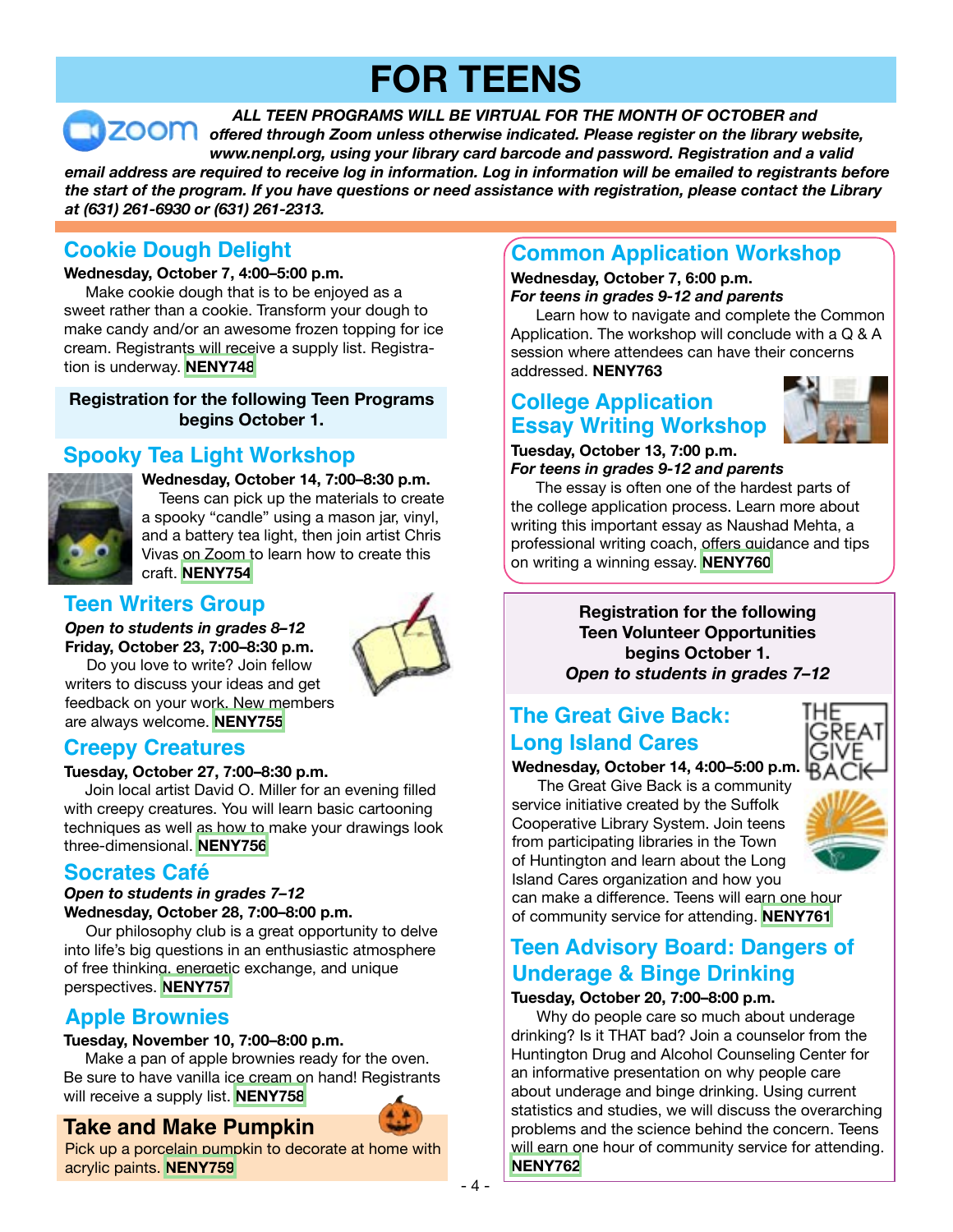## **FOR CHILDREN**

*ALL CHILDREN'S PROGRAMS WILL BE VIRTUAL FOR THE MONTH OF OCTOBER and* **ZOOM** offered through Zoom unless otherwise indicated. Please register on the library website, *www.nenpl.org, using your library card barcode and password. Registration and a valid email address are required to receive log in information. Log in information will be emailed to registrants before the start of the program. If you have questions or need assistance with registration, please contact the Library at (631) 261-6930 or (631) 261-2313.*

**Registration for the following Road to Reading programs is underway. Individual registration is required for each session of the series programs.** 

## **Storytime Virtual Tidbits**

Choose one or more of the following sessions: **Friday, October 2, 10:00 a.m.–8:00 p.m. [NENJ133](https://search.livebrary.com/record=g1100841~S43) Friday, October 9, 10:00 a.m.–8:00 p.m. [NENJ134](https://search.livebrary.com/record=g1100855~S43) Friday, October 16, 10:00 a.m.–8:00 p.m. [NENJ135](https://search.livebrary.com/record=g1100857~S43) Friday, October 23, 10:00 a.m.–8:00 p.m. [NENJ136](https://search.livebrary.com/record=g1100859~S43)** C*hildren birth–5 years, with adult; siblings welcome*

 This quick splash of great books, fingerplays, and songs—specially selected by our Librarians—will add a little fun to your Fridays. Participate live via Zoom at 10:00 a.m., or watch the video any time that day until 8:00 p.m. *Registrants will be emailed a link to the live Zoom meeting as well as a link to a recording for additional viewings during the day.* (20 min.)

## **Toddlers Tango**

Choose one or more of the following sessions: **October 7–20 [NENJ121](https://search.livebrary.com/record=g1100773~S43) October 21–November 3 [NENJ122](https://search.livebrary.com/record=g1100774~S43) November 4–17 [NENJ132](https://search.livebrary.com/record=g1101311~S43)**

*Children 6 months–4 years with adult; siblings welcome*

 Clap your hands and stomp your feet in this high energy music and movement program for your little ones. *Registrants will be emailed a link to watch the video at the time of their choosing. The link will only be active during the dates listed above.* (30 min.)

## **Signing Stories** Choose one or more of the following sessions:

**Thursday, October 8, 9:15 a.m. [NENJ123](https://search.livebrary.com/record=g1100763~S43) Thursday, October 15, 9:15 a.m. [NENJ124](https://search.livebrary.com/record=g1100764~S43) Thursday, October 22, 9:15 a.m. [NENJ125](https://search.livebrary.com/record=g1100765~S43)**

*Children birth–5 years with adult; siblings welcome* Children will get an introduction to sign language in this fun and interactive program that will help enhance their developing communication skills. *Registrants will be emailed a link to the Zoom meeting.* (30 min.)

## **Time for Tots**

Choose one or more of the following sessions: **Tuesday, October 13, 10:00 a.m. [NENJ126](https://search.livebrary.com/record=g1100771~S43) Tuesday, October 20, 10:00 a.m. [NENJ127](https://search.livebrary.com/record=g1100912~S43) Tuesday, October 27, 10:00 a.m. [NENJ128](https://search.livebrary.com/record=g1101131~S43)** C*hildren 2–5 years with adult; siblings welcome*

 This fun and fast-paced preschool program includes music, movement, and storytelling. Children will participate in various activities to develop fine motor skills using items found at home. *Registrants will be emailed a link to the Zoom meeting as well as a materials list.* (30 min.)

## **Sing and Play**

Choose one or more of the following sessions: **Monday, October 19, 11:00 a.m. [NENJ129](https://search.livebrary.com/record=g1100749~S43) Monday, October 26, 11:00 a.m. [NENJ130](https://search.livebrary.com/record=g1100756~S43) Monday, November 2, 11:00 a.m. [NENJ131](https://search.livebrary.com/record=g1100758~S43)**

*Children birth–5 years with adult; siblings welcome* Sing and dance along to a variety of music with

Molly Mouse. *Registrants will be emailed a link to the Zoom meeting.* (30 min.)

> Cornell University Cooperative Extension of Suffolk County

## **Parenting Program:**

## **The Importance of Routines for Young Children**

#### **Wednesday, October 14, 7:00 p.m.**

Routines can provide structure and security, and reduce anxiety. A Family Health and Wellness educator from Cornell Cooperative Extension of Suffolk County will discuss the many benefits of routines for children and why they are so important, especially now. Simple strategies for success will be provided, as well as answers to questions from participants. *Registrants will be emailed a link to the Zoom meeting.* (60 min.) Registration is underway. **[NENJ113](https://search.livebrary.com/record=g1100507~S43)**



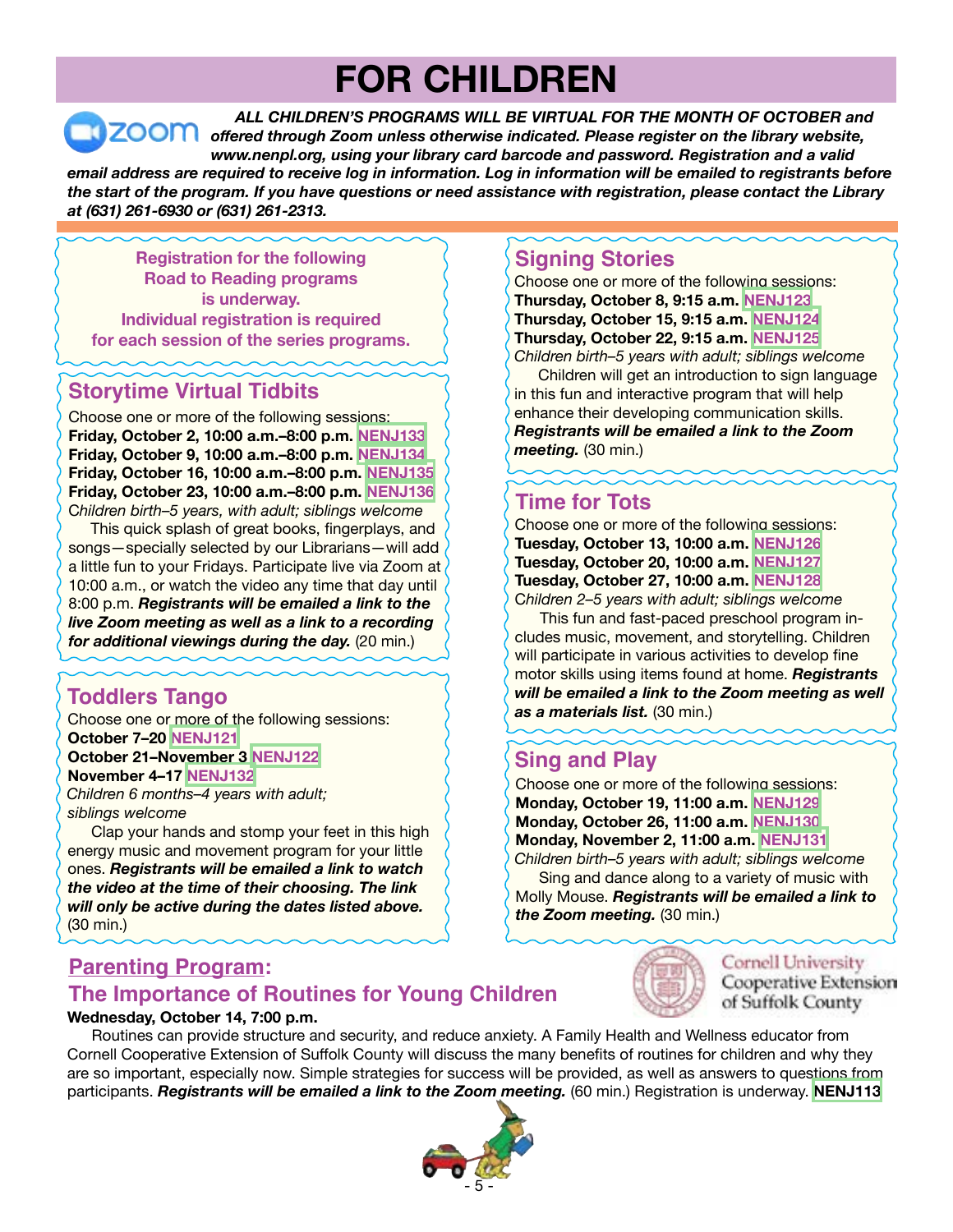## **FOR CHILDREN**



*Participate in this countywide library initiative that encourages acts of kindness.*



## **Take 'n Make Woven Baskets**

#### **Kits available to registrants Saturday, October 10** *Children in grades K–5*

 Paint and weave mini baskets that hold coins or trinkets to give to anyone needing a smile. The make-at-home kit includes instructions and all materials required. *Please include your preference for pick up location (Northport or East Northport building) with your registration.* Registration is underway. **[NENJ111](https://search.livebrary.com/record=g1100525~S43)**

### **Adventures in Art**

#### **Videos will continue to be available this month.** *Children in grades K-5*

Museum educator Tami Wood will help children explore different pieces of famous artwork and inspire the whole family to create their own masterpieces at home. *Registrants will be emailed a link to watch the video at the time of their choosing.* (30 min.) Registration is underway. Choose one or more of the following sessions:

#### **Family Fun**

Travel back in time to meet the Hatch family in the famous portrait by Eastman Johnson. Look for clues to discover their story, then create your own family portrait. **[NENJ100](https://search.livebrary.com/record=g1100510~S43)**

#### **Through Van Gogh's Window**

Discover the story of Van Gogh's iconic landscape *Starry Night*, then create your own window view. **[NENJ101](https://search.livebrary.com/record=g1100531~S43)**

#### **Inside with Van Gogh**

**Explore the hidden details in Van Gogh's bedroom** and create your own art inspired by your discoveries. **[NENJ102](https://search.livebrary.com/record=g1100532~S43)**

#### **Selfie Time**

Create a self-portrait inspired by the secrets hidden inside Adélaïde Labille-Guiard's famous painting. **[NENJ103](https://search.livebrary.com/record=g1100533~S43)**



## **Janice Buckner in Concert: Community and Me**

#### **Saturday, October 17, 10:00 a.m.** *For families*

 Enjoy the high energy of this nationally-known singer, songwriter, and puppeteer in a special virtual concert for families. Children will have fun learning about how everyone pitches in to make our community a great place to live. *Registrants will be emailed a link to the Zoom meeting.* (45 min.) Registration is underway. **[NENJ112](https://search.livebrary.com/record=g1100523~S43)**

#### **Show and Tell Tuesday: Favorite Toy**

#### **Tuesday, October 6, 4:00 p.m.**

*Children 4–7 years*

 Show and tell us about your favorite toy! First we will enjoy a story, and then everyone will get to share their toy with the group. *Registrants will be emailed a link to the Zoom meeting.* (45 min.) Registration is underway. **[NENJ114](https://search.livebrary.com/record=g1100516~S43)**

## **Show and Tell Tuesday: Pet Day**

**Tuesday, October 13, 4:00 p.m.** *Children 4–7 years*

 We want to meet your pets! Show and tell us about your pet (or stuffed animal). First we will enjoy a story, and then everyone will get to share their pet with the group. *Registrants will be emailed a link to the Zoom meeting.* (45 min.) Registration is underway. **[NENJ115](https://search.livebrary.com/record=g1100517~S43)**

## *Fur***-ever Cub Storytime**

**Tuesday, October 13, 7:00 p.m.** *Children birth–5 years with adult; siblings welcome*



Little bear, little bear, what do you see? I see a storybook waiting just for me! Join us for an un-*bear*ably good time as we sing, dance, and read. *Registrants will be emailed a link to the Zoom meeting.* (30 min.) Registration is underway. **[NENJ155](https://search.livebrary.com/record=g1101322~S43)**

## **Dino Zone Zoom**

#### **Thursday, October 15, 4:00 p.m.**



*Children 3 years and up with adult; siblings welcome*

**Experience a life-size Stegosaurus** via Zoom and observe other fascinating fossils in this exciting program filled

with dinosaur facts and fun. *Registrants will be emailed a link to the Zoom meeting.* (45 min.) Registration is underway. **[NENJ120](https://search.livebrary.com/record=g1101138~S43)**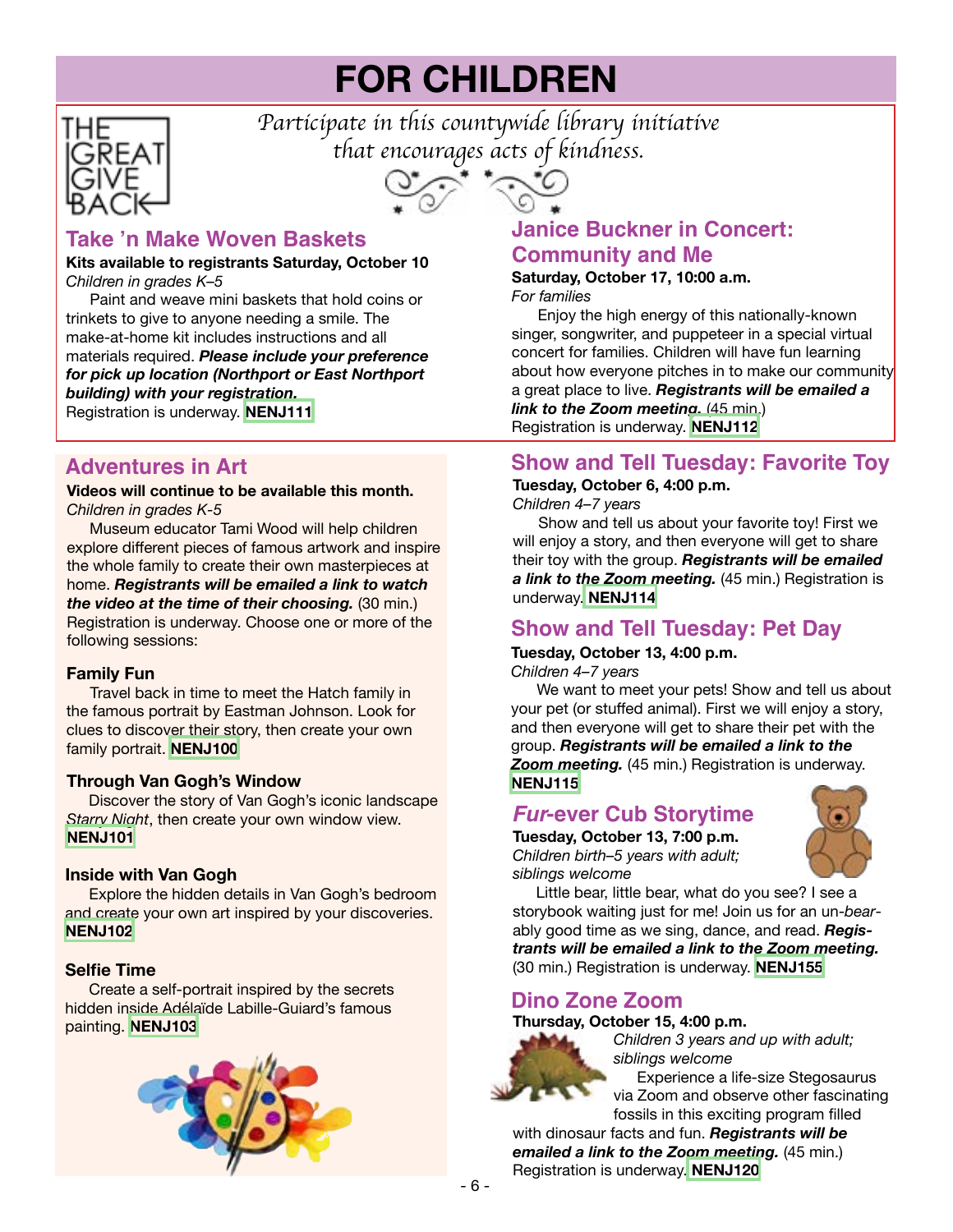## **FOR CHILDREN**

## **Show and Tell Tuesday: Vacation**

#### **Tuesday, October 20, 4:00 p.m.**

*Children 4–7 years*

 Show and tell us about a souvenir you got while on vacation! First we will enjoy a story, and then everyone will get to share their memento with the group. *Registrants will be emailed a link to the Zoom meeting.* (45 min.) Registration is underway. **[NENJ116](https://search.livebrary.com/record=g1100518~S43)**

## **Paws to Read**



 Grab a book and Zoom with a certified therapy dog! Kids can practice their reading in a safe and nonjudgmental environment. Children must be accompanied by an adult. Please select a 10-minute time slot when registering. *Registrants will be emailed a link to the Zoom meeting.* (10 min.)

## **Show and Tell Tuesday: Halloween**

#### **Tuesday, October 27, 4:00 p.m.**

Registration is underway. **[NENJ117](https://search.livebrary.com/record=g1100788~S43)**

*Children 4–7 years*

 Wear your Halloween costume to this Zoom! Show and tell us all about it! First we will enjoy a not-soscary story, and then everyone will get to talk about their costumes. *Registrants will be emailed a link to the Zoom meeting.* (45 min.) Registration is underway. **[NENJ118](https://search.livebrary.com/record=g1100520~S43)**



## **BenAnna Band:** Halloween **Concert**

#### **Friday, October 30, 10:00 a.m.**

*Children birth–5 years with adult; siblings welcome* Grab something to shake and dance around to your holiday favorites! Children are welcome to dress

in costume. *Registrants will be emailed a link to the Zoom meeting.* (30 min.) Registration is underway. **[NENJ119](https://search.livebrary.com/record=g1101319~S43)**

**Ask a Librarian for a Halloween surprise when you borrow any holiday book or movie during the month of October.**



#### **Halloween from Home**

Dress up in your costume and post your pictures to Facebook or Instagram using **#NENPLHalloween**.



**October 2020 Bookmark by Eileen Huntsman**



## Halloween **Take Home Craft:** *Room on the Broom*



Create and decorate your own flying witch inspired by Julia Donaldson's classic *Room on the Broom*. A craft packet to make and enjoy at home will be available beginning October 13.



If your Summer Reading Club prize bag is still at the Library, please be sure to pick it up in the Children's Room by October 30.